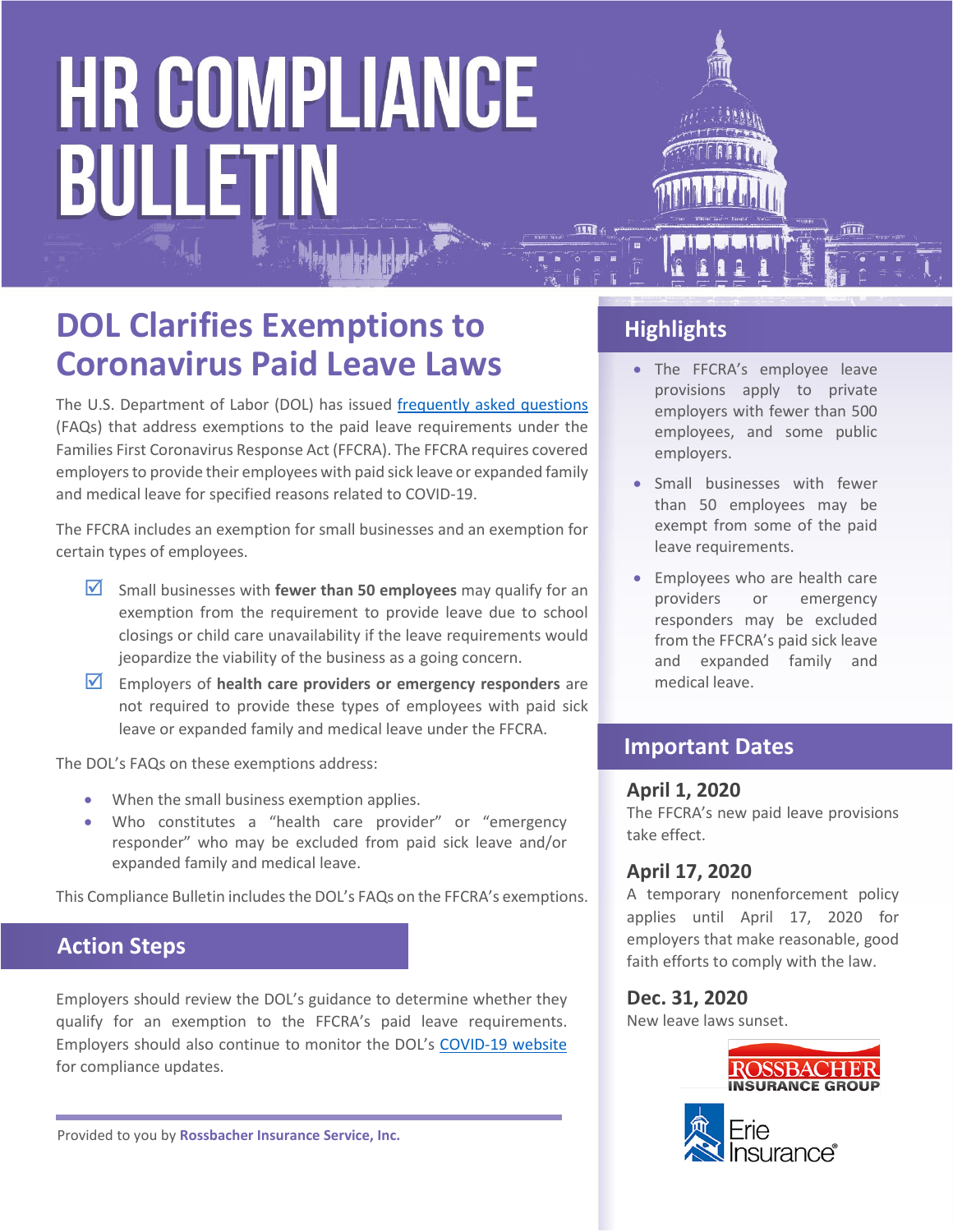# **HR COMPLIANCE BULLETIN**



### **Frequently Asked Questions**

### **Who is a "health care provider" who may be excluded by their employer from paid sick leave or expanded family and medical leave?**

For the purposes of employees who may be exempted from paid sick leave or expanded family and medical leave by their employer under the FFCRA, a health care provider is anyone employed at any doctor's office; hospital; health care center; clinic; post-secondary educational institution offering health care instruction; medical school; local health department or agency; nursing facility; retirement facility; nursing home; home health care provider; any facility that performs laboratory or medical testing; pharmacy; or any similar institution, employer or entity. This includes any permanent or temporary institution, facility, location or site where medical services are provided that are similar to such institutions.

This definition includes any individual employed by an entity that contracts with any of the above institutions, employers or entities to provide services or maintain the operation of the facility. This also includes anyone employed by any entity that provides medical services; produces medical products; or is otherwise involved in the making of COVID-19-related medical equipment, tests, drugs, vaccines, diagnostic vehicles or treatments. This also includes any individual whom the highest official of a state or territory, including the District of Columbia, determines is a health care provider necessary for that state's or territory's—or the District of Columbia's—response to COVID-19.

To minimize the spread of the virus associated with COVID-19, the DOL encourages employers to be judicious when using this definition to exempt health care providers from the provisions of the FFCRA.

### **Who is an emergency responder?**

For the purposes of employees who may be excluded from paid sick leave or expanded family and medical leave by their employer under the FFCRA, an emergency responder is an employee who is necessary for the provision of transport, care, health care, comfort and nutrition of such patients, or whose services are otherwise needed to limit the spread of COVID-19.

This includes but is not limited to military or national guard, law enforcement officers, correctional institution personnel, fire fighters, emergency medical services personnel, physicians, nurses, public health personnel, emergency medical technicians, paramedics, emergency management personnel, 911 operators, public works personnel, and persons with skills or training in operating specialized equipment or other skills needed to provide aid in a declared emergency, as well as individuals who work for such facilities employing these individuals and whose work is necessary to maintain the operation of the facility. This also includes any individual that the highest official of a state or territory, including the District of Columbia, determines is an emergency responder necessary for that state's or territory's—or the District of Columbia's—response to COVID-19.

To minimize the spread of the virus associated with COVID-19, the DOL encourages employers to be judicious when using this definition to exempt emergency responders from the provisions of the FFCRA.

### **When does the small business exemption apply to exclude a small business from the provisions of the Emergency Paid Sick Leave Act and Emergency Family and Medical Leave Expansion Act?**

An employer, including a religious or nonprofit organization, with fewer than 50 employees (a small business) is exempt from providing (a) paid sick leave due to school or place of care closures or child care provider unavailability for COVID-19

This Compliance Bulletin is not intended to be exhaustive nor should any discussion or opinions be construed as<br>Lead advise Readers should agricult as superfections of the lead ideas. Realize any 20000 7 www. The All visit legal advice. Readers should contact legal counsel for legal advice. Design only ©2020 Zywave, Inc. All rights reserved.